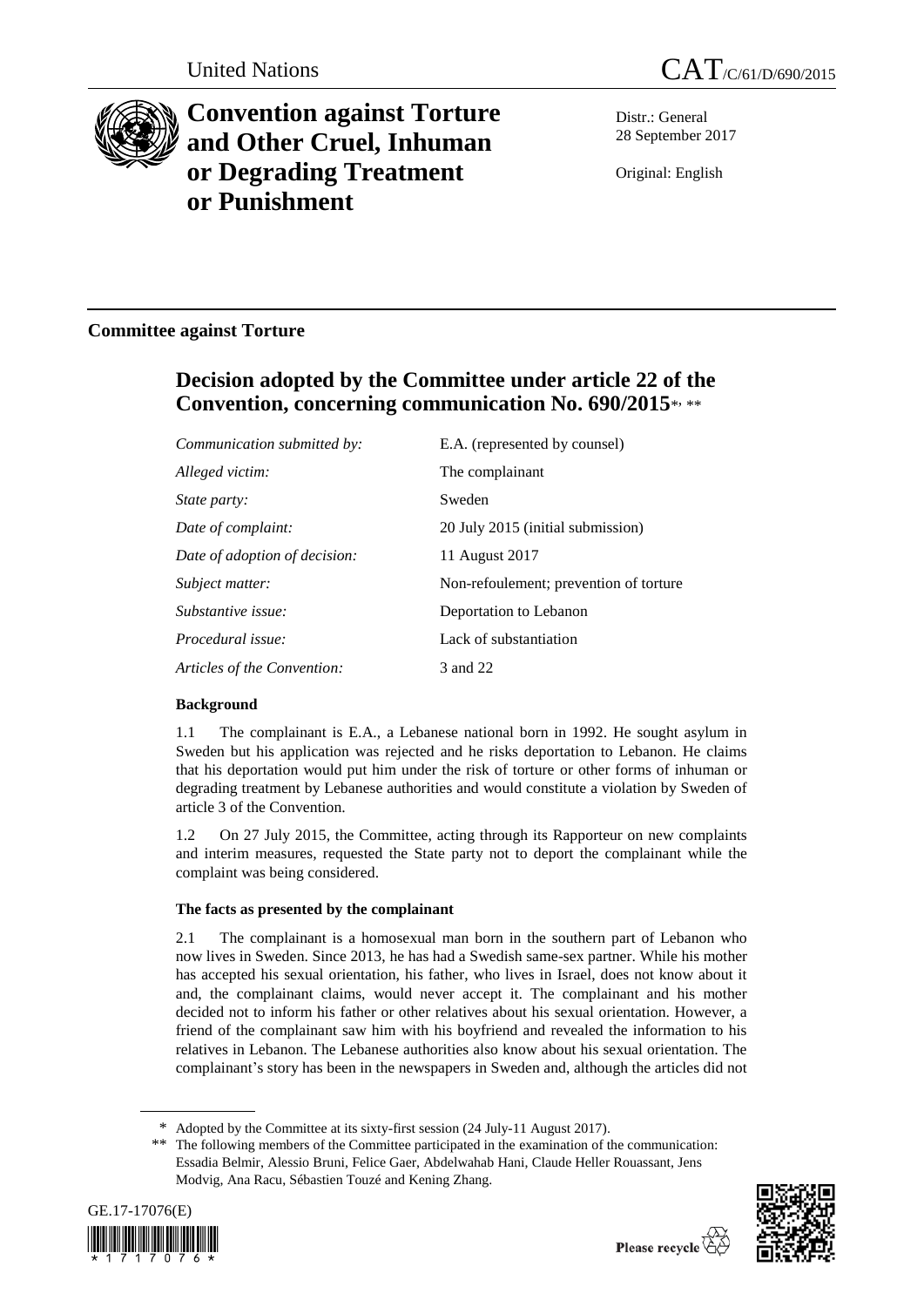reveal his name, the Lebanese embassy there informed him that they knew the articles referred to him.

2.2 The complainant came to Sweden with his mother and two sisters in 2006, when he was a minor. The family applied for asylum on the ground of his father's involvement in fighting for the Government of Israel. Their claim was rejected in 2007 by the Migration Agency and in 2008 by the Migration Court. On 9 March 2013, the day the expulsion order became statute-barred, the complainant applied again for asylum on the grounds that he was a homosexual man and as such was at risk of being detained and tortured by police and would be at risk of ill-treatment by his relatives if returned to Lebanon. The complainant's request for asylum was rejected on 17 September 2014 by the Migration Agency. His appeal was rejected on 17 December 2014 by the Migration Court. On 16 February 2016, the Migration Court of Appeal refused leave to appeal and the decision to expel the complainant became final.

#### **The complaint**

3. The complainant claims that article 534 of the Lebanese Criminal Code criminalizes "unnatural sexual intercourse", which is punishable by up to one year of imprisonment. In practice, homosexual relations fall under that law. The complainant states that homosexual men arrested under article 534 are abused by the police in detention. He alleges that, if deported to Lebanon, he would be at a risk of torture or other forms of inhuman or degrading treatment from the police. He would risk honour-related violence or killing by his relatives and would not be able to turn for protection to the authorities.

#### **State party's observations on admissibility and the merits**

4.1 In its observations dated 14 March 2016, the State party submits that the communication should be considered inadmissible as manifestly unfounded. Should the Committee find the communication admissible, the State party submits that there will be no violation of article 3 of the Convention if the complainant is returned to Lebanon.

4.2 The State party notes that the well-founded fear of persecution due to sexual orientation constitutes part of the asylum criteria according to the Swedish Aliens Act, both when the risk is posed by the authorities or when the authorities fail to afford sufficient protection from persecution by private individuals. On 15 October 2015, the Migration Agency issued its latest general legal positions to guide and facilitate the assessment of lesbian, gay, bisexual and transgender-related cases, which are processed by specialists trained in that area.

4.3 On the facts of the case, the State party provides detailed information concerning several asylum and residence proceedings initiated by the complainant before the domestic authorities. The State party further assesses the complainant's claims by addressing two conditions established by the Committee in its jurisprudence: the general human rights situation in Lebanon and the personal risk for the complainant to be subjected to torture, following his return.

4.4 Regarding the general human rights situation, the State party submits that there is no consistent pattern of gross, flagrant or mass violations of human rights in Lebanon. According to the Country Report on Human Rights Practices for 2014 by the United States Department of State,<sup>1</sup> article 534 of the Lebanese Criminal Code is rarely applied and, when applied, it often results in a fine. It was reported that the number of cases of harassment of lesbian, gay, bisexual and transgender activists had recently decreased and that, in 2009, an important judgment had been delivered stating that the homosexual acts were not unnatural because they were consensual. The report stated that other judges had later made similar decisions. According to the report, with reference to the nongovernmental organization Helem, there had been fewer than 10 prosecutions under article 534 of the Criminal Code in 2010. According to the statement from the Swedish embassy in Amman, there were no ongoing trials under that article in 2013. The State party concludes

<sup>&</sup>lt;sup>1</sup> Available from www.state.gov/j/drl/rls/hrrpt/2014humanrightsreport/index.htm? year=2014&dlid=236610#wrapper.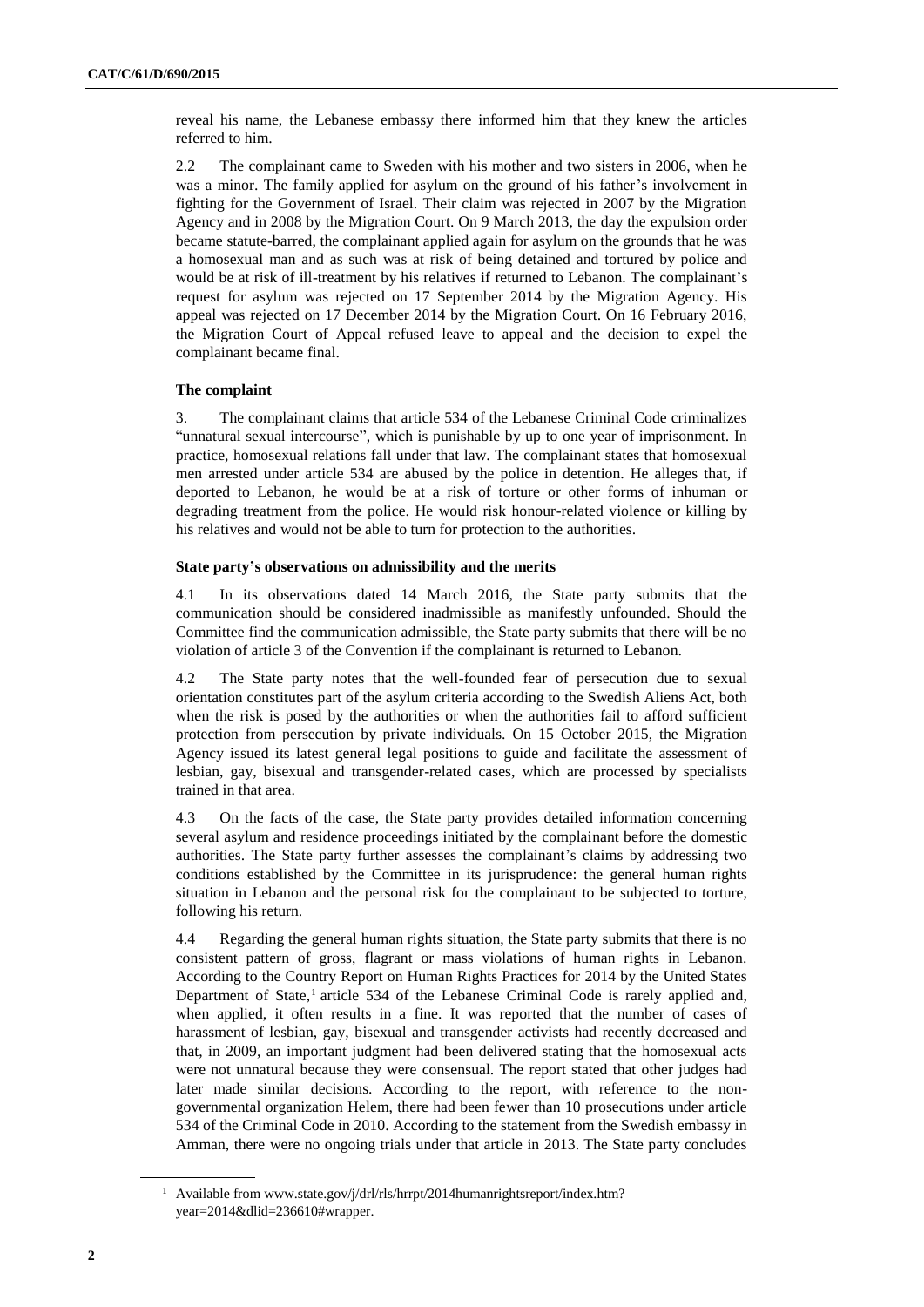that the current human rights situation in Lebanon, including as regards human rights of lesbian, gay, bisexual and transgender persons, does not in itself suffice to establish that the forced removal of the complainant would breach State party's obligations under article 3 of the Convention. Accordingly, there is a need for the complainant to show that he would be personally at risk of being subjected to treatment in violation of article 3 of the Convention.

4.5 As to the personal risk upon return, the complainant raised before the Committee the same claims that have been considered by the domestic authorities, namely, that he risks being subjected to torture, inhuman or degrading treatment or punishment by Lebanese authorities, as well as by his family, owing to his sexual orientation, if returned to his country of origin. The State party points out that several provisions of the Aliens Act reflect the same principles as article 3 of the Convention. The State party also notes that the Migration Agency and the Migration Court conducted a thorough examination of the case, having sufficient information to ensure a well-informed, transparent and reasonable assessment of the complainant's protection needs. In that regard, the State party refers to paragraph 9 of the Committee's general comment No. 1 (1997) on the implementation of article 3, in which the Committee stated that it was for the courts of the States parties to the Convention and not for the Committee to evaluate the facts and evidence in a particular case, unless it could be ascertained that the manner in which such facts and evidence were evaluated was clearly arbitrary or amounted to a denial of justice. The State party submits that there is no reason to consider that in the present case the decisions of the domestic authorities were inadequate, arbitrary or amounted to a denial of justice.

4.6 The State party notes that the complainant's new claim for asylum was considered despite being submitted at a late stage, when he had a duty of either leaving Sweden or reapplying for asylum. Regarding the alleged threat from his father and relatives, apart from his own assumption that his relatives might have become aware of his sexual orientation, the complainant had not submitted any evidence of a concrete and individual threat towards him other than the general situation for lesbian, gay, bisexual and transgender persons. His father had lived in Israel for many years, yet the complainant made no mention any previous instances of violence from him. The complainant has personally not lived in Lebanon since he was a minor and has never suffered any past mistreatment in his country of origin. Now he is an independent and educated adult and there is no evidence in the case to substantiate that any of his relatives would pose a real threat to him that would amount to treatment under article 3 of the Convention.

4.7 As for the threat from the authorities, the State party notes that, although lesbian, gay, bisexual and transgender persons are a vulnerable group in Lebanon, article 534 of the Criminal Code is rarely applied and is not in itself sufficient to constitute a real and personal risk for the complainant being subjected to the treatment in breach of article 3 of the Convention, especially since there is no evidence that the authorities are actively persecuting homosexuals. The State party concludes that the complainant's claims are not based on grounds that go beyond a mere theory or suspicion and that his return to Lebanon would not constitute a violation of article 3 of the Convention.

#### **Complainant's comments on the State party's observations on the admissibility and the merits**

5.1 In his comments to the State party's observations dated 29 August 2016, the complainant claims that, according to many reliable sources, article 534 of the Criminal Code is still applied in practice to arrest and torture homosexuals and that he therefore faces an individual threat. He claims that the State party has not presented any real and substantial evidence supporting the position that article 534 of the Criminal Code would not be applied in practice today. Even if the prison term is substituted with a fine, it constitutes a criminal record, which is often requested to have access to jobs, services, etc., and which thus increases risk of social discrimination. Despite the efforts in the country to make lesbian, gay, bisexual and transgender persons more accepted, being a homosexual in Lebanon is still a risk. The complainant concludes that, because the law criminalizing homosexual relations is applied in Lebanon, he will be personally at a foreseeable and real risk of being subjected to torture if returned there. He will not be able to live openly with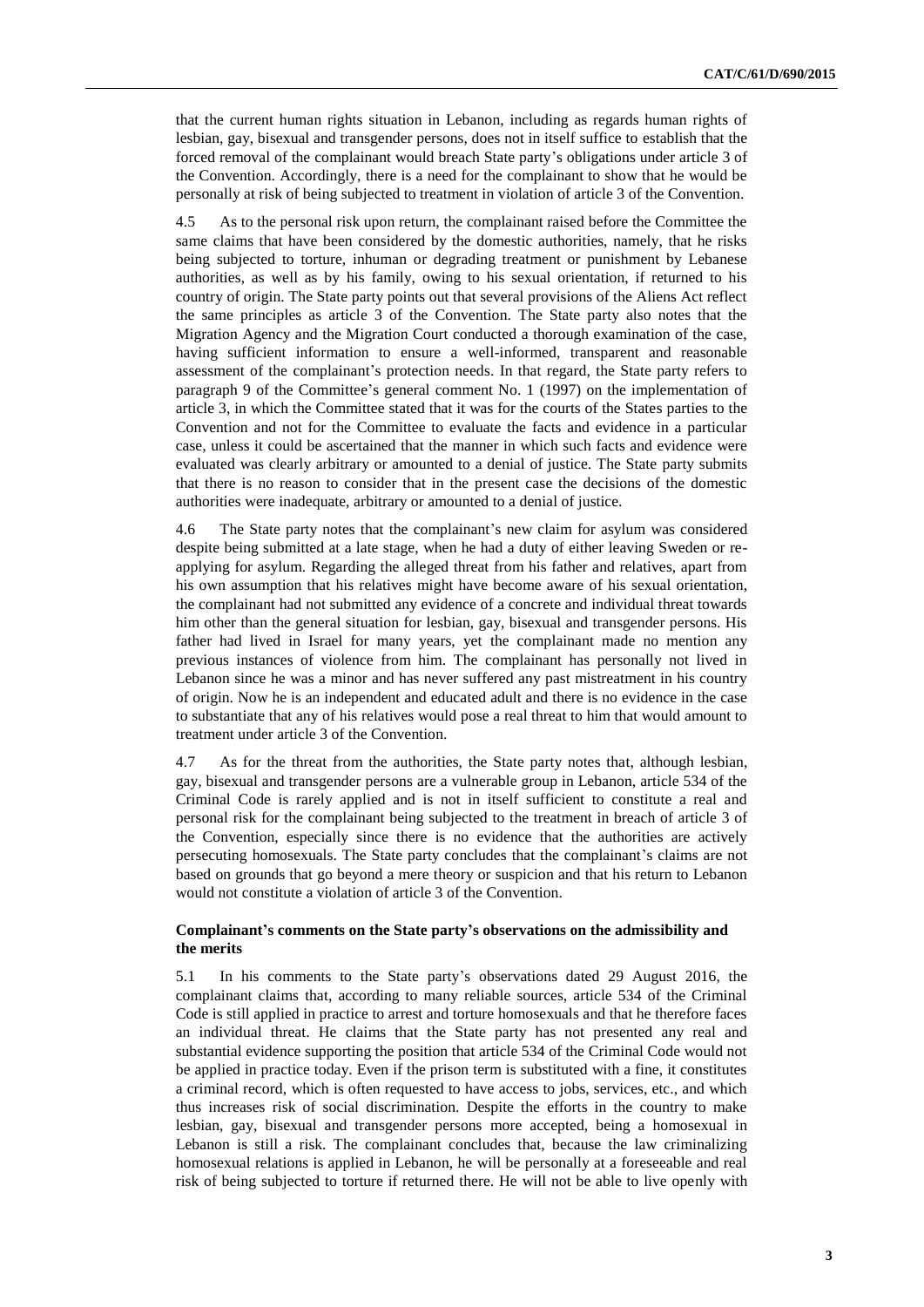his sexuality without having to face a well-grounded fear of being arrested, subjected to anal examinations, imprisoned and tortured in prison.

5.2 As for the threat from his relatives, the complainant maintains that the State party has accepted as a fact that they know about his homosexuality. They are conservative people and homosexuality is deeply stigmatized in Lebanon. Many lesbian, gay, bisexual and transgender persons in Lebanon are subjected to physical and mental violence by their families and some become victims of honour crimes and domestic violence. Therefore, there is a strong probability that he will be persecuted by his family. It is impossible to prove more than this.

#### **Additional submissions by the parties**

6. On 18 November 2016 and 15 May 2017, the State party reiterated its initial position presented in the observations of 14 March 2016 that the general situation in Lebanon does not warrant protection measures towards the complainant and that the complainant has failed to establish a personal risk of treatment in violation of article 3 of the Convention upon his return.

7.1 The complainant submitted his additional comments to the State party's observations on 15 December 2016 claiming that, in view of the many human rights reports referred to in his previous submissions, there is obvious and general risk for every homosexual person to be persecuted and tortured in Lebanon, and that he, as a homosexual man, therefore faces a well-founded fear of persecution upon return. The information provided earlier about social rejection of homosexuals and the fact that the relatives of the complainant are aware of his sexual orientation is sufficient to conclude that there is a risk that he will be persecuted by his family if returned to Lebanon.

7.2 On 26 January 2017, the complainant submitted a new report dated 29 November 2016 by the Swedish Migration Agency on cases concerning lesbian, gay, bisexual and transgender persons in Lebanon, and claimed that the report proves that article 534 of the Criminal Code had been used to a greater extent in 2016, that people had been kept in detention only because they were suspected of being homosexual, and that anal examinations were still performed. The complainant also produced in support of his claims a statement by the former president of the Swedish Federation for Lesbian, Bisexual, Transgender and Queer Rights, who represented him in the domestic proceedings, dated 3 January 2017, and a certificate from the Swedish Red Cross psychotherapist, dated 16 January 2017, in which it was stated that the complainant suffered from a complex posttraumatic stress disorder owing to the uncertainty surrounding his situation and the unfair decisions by the authorities in his case. The complainant stated that the domestic authorities had insisted he contact the Lebanese embassy to request a passport for his residence permit proceedings. The embassy had been unable to issue a passport for him, but now he was certainly registered by the Lebanese authorities and, according to him, "the information on his situation is probably reported to the Security Service of Lebanon".

#### **Issues and proceedings before the Committee**

#### *Consideration of admissibility*

8.1 Before considering any complaint submitted in a communication, the Committee must decide whether it is admissible under article 22 of the Convention. The Committee has ascertained, as it is required to do under article  $22(5)$  (a) of the Convention, that the same matter has not been and is not being examined under another procedure of international investigation or settlement.

8.2 The Committee recalls that, in accordance with article 22 (5) (b) of the Convention, it shall not consider any complaint unless it has ascertained that all available domestic remedies have been exhausted. The Committee notes that, in the present case, the State party has not challenged the admissibility of the complaint on this ground.

8.3 The Committee takes note of the State party's argument that the complaint should be declared inadmissible for lack of substantiation. The Committee however considers that the arguments before it raise substantive issues under article 3 of the Convention that should be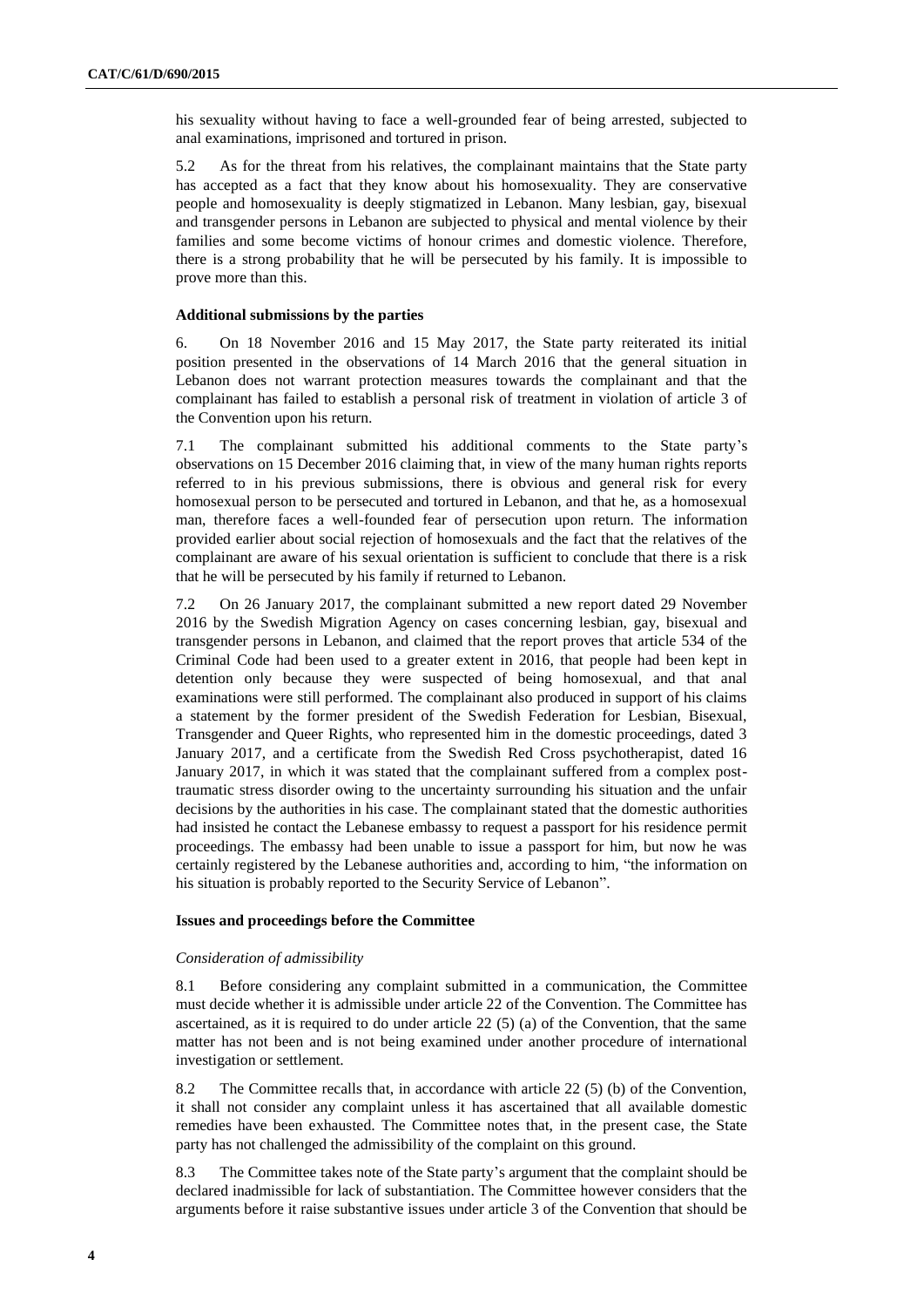dealt with on the merits and not on admissibility considerations alone. As the Committee finds no further obstacles to admissibility, it declares the present complaint admissible.

#### *Consideration of the merits*

9.1 The Committee has considered the communication in the light of all the information made available to it by the parties, in accordance with article 22 (4) of the Convention.

9.2 In the present case, the issue before the Committee is whether the return of the complainant to Lebanon would constitute a violation of the State party's obligation under article 3 of the Convention not to expel or to return ("refouler") a person to another State where there are substantial grounds for believing that he or she would be in danger of being subjected to torture.

9.3 The Committee must evaluate whether there are substantial grounds for believing that the complainant would be personally in danger of being subjected to torture upon return to Lebanon.

9.4 In assessing that risk, the Committee must take into account all relevant considerations, pursuant to article 3 (2) of the Convention, including the existence of a consistent pattern of gross, flagrant or mass violations of human rights. However, the Committee recalls that the aim of the evaluation is to establish whether the individual concerned would be personally at a foreseeable and real risk of being subjected to torture in the country to which he or she would be returned. It follows that the existence of a pattern of gross, flagrant or mass violations of human rights in a country does not as such constitute sufficient reason for determining that a particular person would be in danger of being subjected to torture on return to that country; additional grounds must be adduced to show that the individual concerned would be personally at risk.

9.5 The Committee recalls its general comment No. 1, according to which the risk of torture must be assessed on grounds that go beyond mere theory or suspicion. While the risk does not have to meet the test of being highly probable (para. 6), the Committee recalls that the burden of proof generally falls on the complainant, who must present an arguable case that he or she faces a foreseeable, real and personal risk.<sup>2</sup> The Committee also recalls that, although under the terms of its general comment No. 1 it is free to assess the facts on the basis of the full set of circumstances in every case, considerable weight is given to the findings of fact that are made by organs of the State party concerned (para.  $9$ ), $3$  while at the same time it is not bound by such findings and instead has the power, provided by article 22 (4) of the Convention, of free assessment of the facts based upon the full set of circumstances in every case.

9.6 The Committee refers to the concluding observations on the initial report of Lebanon dated 30 May 2017, where it expressed concern over isolated incidents of illtreatment of men suspected of being homosexual who had been held in custody by Internal Security Forces officers.<sup>4</sup> At the same time, the Committee notes that the reported incidents cannot be viewed as constituting a general and widespread practice towards homosexual men. It also notes that, in 2015 and in 2016, 76 arrests per year were made under article 534 of the Criminal Code.<sup>5</sup> While expressing its concern over the existence of a provision that enables criminal prosecution of homosexuals, the Committee is not able to conclude, from the information before it, that every homosexual man in Lebanon is a target of persecution by the authorities.

<sup>2</sup> See for example, communication No. 203/2002, *A.R. v. the Netherlands*, decision adopted on 14 November 2003, para. 7.3.

<sup>3</sup> See, for example, communication No. 356/2008, *N.S. v. Switzerland*, decision adopted on 6 May 2010, para. 7.3.

<sup>4</sup> See CAT/C/LBN/CO/1, para. 14.

<sup>5</sup> See Helem shadow report submitted to the Human Rights Committee entitled "Human Rights Violations against Lesbian, Gay, Bisexual, Transgender and Queer (LGBTQ) individuals in Lebanon" (April 2017). Available from [http://tbinternet.ohchr.org/\\_layouts/treatybodyexternal/Download.aspx?](http://tbinternet.ohchr.org/_layouts/treatybodyexternal/Download.aspx?symbolno=INT%2fCCPR%2fICO%2fLBN%2f27152&Lang=en) [symbolno=INT%2fCCPR%2fICO%2fLBN%2f27152&Lang=en.](http://tbinternet.ohchr.org/_layouts/treatybodyexternal/Download.aspx?symbolno=INT%2fCCPR%2fICO%2fLBN%2f27152&Lang=en)